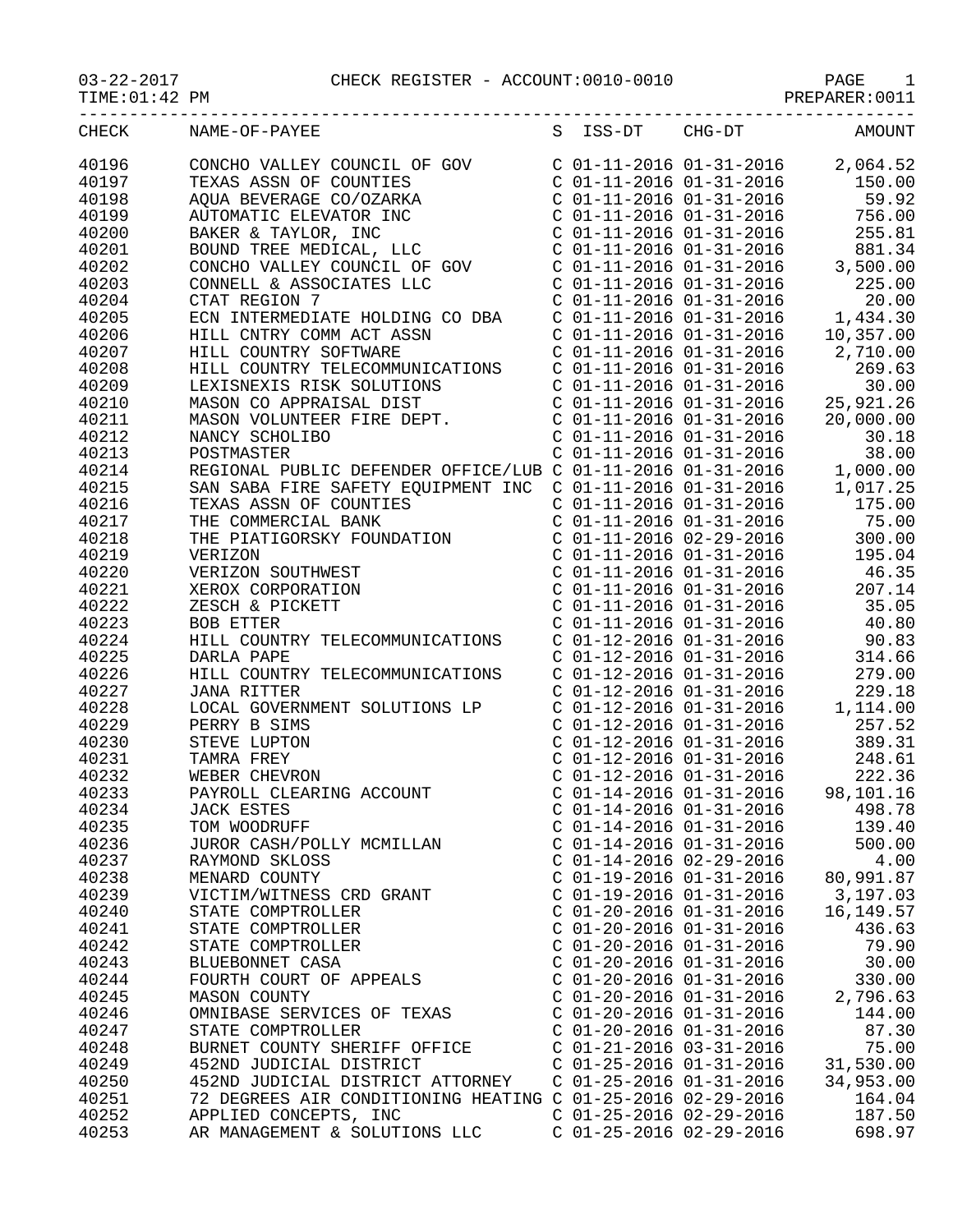| TIME: 01:42 PM |                                                                                                                                                                                                                                                                                                                                                                                                                                                                                                                          |                           |                                                                                                                                                                                                    |
|----------------|--------------------------------------------------------------------------------------------------------------------------------------------------------------------------------------------------------------------------------------------------------------------------------------------------------------------------------------------------------------------------------------------------------------------------------------------------------------------------------------------------------------------------|---------------------------|----------------------------------------------------------------------------------------------------------------------------------------------------------------------------------------------------|
| CHECK          | NAME-OF-PAYEE                                                                                                                                                                                                                                                                                                                                                                                                                                                                                                            | S ISS-DT CHG-DT           | <b>AMOUNT</b>                                                                                                                                                                                      |
| 40254          | BCS TROPHIES<br>BRADLY A GLASS DBA<br>BURNET COUNTY TREASURER<br>BCS TROPHIES<br>BRADLY A GLASS DBA<br>BURNET COUNTY TREASURER<br>C 01-25-2016 02-29-2016 480.00<br>C 01-25-2016 02-29-2016 2,170.00<br>CATERPILLAR FINANCIAL SERVICES CORP C 01-25-2016 02-29-2016 3,619.65<br>CENTIPYLINK OCC                                                                                                                                                                                                                          |                           |                                                                                                                                                                                                    |
| 40255          |                                                                                                                                                                                                                                                                                                                                                                                                                                                                                                                          |                           |                                                                                                                                                                                                    |
| 40256          |                                                                                                                                                                                                                                                                                                                                                                                                                                                                                                                          |                           |                                                                                                                                                                                                    |
| 40257          |                                                                                                                                                                                                                                                                                                                                                                                                                                                                                                                          |                           |                                                                                                                                                                                                    |
| 40258          |                                                                                                                                                                                                                                                                                                                                                                                                                                                                                                                          |                           | $C$ 01-25-2016 02-29-2016 65.93                                                                                                                                                                    |
| 40259          |                                                                                                                                                                                                                                                                                                                                                                                                                                                                                                                          |                           | 150.00                                                                                                                                                                                             |
| 40260          |                                                                                                                                                                                                                                                                                                                                                                                                                                                                                                                          |                           | 1,200.00                                                                                                                                                                                           |
| 40261          |                                                                                                                                                                                                                                                                                                                                                                                                                                                                                                                          |                           | 3,596.68                                                                                                                                                                                           |
| 40262          |                                                                                                                                                                                                                                                                                                                                                                                                                                                                                                                          |                           | 71.90                                                                                                                                                                                              |
|                |                                                                                                                                                                                                                                                                                                                                                                                                                                                                                                                          |                           | 28.13                                                                                                                                                                                              |
| 40263          |                                                                                                                                                                                                                                                                                                                                                                                                                                                                                                                          |                           |                                                                                                                                                                                                    |
| 40264          |                                                                                                                                                                                                                                                                                                                                                                                                                                                                                                                          |                           | 8,190.00                                                                                                                                                                                           |
| 40265          |                                                                                                                                                                                                                                                                                                                                                                                                                                                                                                                          |                           |                                                                                                                                                                                                    |
| 40266          |                                                                                                                                                                                                                                                                                                                                                                                                                                                                                                                          |                           | C 01-25-2016 02-29-2016 72.02<br>C 01-25-2016 02-29-2016 228.41<br>C 01-25-2016 01-31-2016 8,824.00<br>C 01-25-2016 02-29-2016 8,824.00<br>C 01-25-2016 01-31-2016 311.66                          |
| 40267          |                                                                                                                                                                                                                                                                                                                                                                                                                                                                                                                          |                           |                                                                                                                                                                                                    |
| 40268          |                                                                                                                                                                                                                                                                                                                                                                                                                                                                                                                          |                           |                                                                                                                                                                                                    |
| 40269          |                                                                                                                                                                                                                                                                                                                                                                                                                                                                                                                          |                           |                                                                                                                                                                                                    |
| 40270          |                                                                                                                                                                                                                                                                                                                                                                                                                                                                                                                          |                           |                                                                                                                                                                                                    |
| 40271          |                                                                                                                                                                                                                                                                                                                                                                                                                                                                                                                          |                           |                                                                                                                                                                                                    |
| 40272          |                                                                                                                                                                                                                                                                                                                                                                                                                                                                                                                          |                           |                                                                                                                                                                                                    |
| 40273          |                                                                                                                                                                                                                                                                                                                                                                                                                                                                                                                          |                           |                                                                                                                                                                                                    |
| 40274          |                                                                                                                                                                                                                                                                                                                                                                                                                                                                                                                          |                           | C 01-25-2016 01-31-2016<br>C 01-25-2016 02-29-2016 102.50<br>C 01-25-2016 02-29-2016 190.00<br>C 01-25-2016 02-29-2016 12.00<br>C 01-25-2016 02-29-2016 176.22<br>C 01-25-2016 01-31-2016 1,275.00 |
| 40275          |                                                                                                                                                                                                                                                                                                                                                                                                                                                                                                                          |                           |                                                                                                                                                                                                    |
| 40276          |                                                                                                                                                                                                                                                                                                                                                                                                                                                                                                                          |                           |                                                                                                                                                                                                    |
| 40277          | CATERPILLAR FINANCIAL SERVICES CORP<br>CENTURYLINK QCC<br>CLIA LABORATORY PROGRAM<br>CO JUDEES/COMM ASSN OF TX<br>COLOSSUS INC DBA<br>DOLLAR GENERAL-CHARGED SALES<br>ELBA NAIL<br>GILLESPIE COUNTY<br>HCTRA<br>HIJLESPIE COUNTY<br>HCTRA<br>HOLLOWAY PLUMBING<br>1,25<br>1,25<br>MACK SKINNER DBA<br>MACK SKINNER DBA<br>MACK SKINNER DBA<br>MACK SKINNER DBA<br>MACK SKINNER DBA<br>C 01-25-2016 01-31-2016<br>C 01-25-2016 01-31-2016<br>C 01-25-2016 01-31-2016<br>4,070.00<br>MARK FRIEND SHURLEY<br>C 01-25-2016 0 |                           |                                                                                                                                                                                                    |
| 40278          |                                                                                                                                                                                                                                                                                                                                                                                                                                                                                                                          |                           |                                                                                                                                                                                                    |
| 40279          |                                                                                                                                                                                                                                                                                                                                                                                                                                                                                                                          |                           |                                                                                                                                                                                                    |
| 40280          |                                                                                                                                                                                                                                                                                                                                                                                                                                                                                                                          |                           | C 01-25-2016 02-29-2016 75.00                                                                                                                                                                      |
| 40281          | MASON CO CHAMBER OF COMMERCE<br>MASON MONOGRAMS & MORE<br>MCGEE COMPANY                                                                                                                                                                                                                                                                                                                                                                                                                                                  |                           |                                                                                                                                                                                                    |
| 40282          | MASON MONOGRAMS & MORE<br>McGEE COMPANY<br>MCGEE COMPANY<br>MORTHSTAR HILL COUNTRY HOMES LLC<br>MORTHSTAR HILL COUNTRY HOMES LLC<br>C 01-25-2016 01-31-2016 19,456.80                                                                                                                                                                                                                                                                                                                                                    |                           |                                                                                                                                                                                                    |
| 40283          |                                                                                                                                                                                                                                                                                                                                                                                                                                                                                                                          |                           |                                                                                                                                                                                                    |
|                |                                                                                                                                                                                                                                                                                                                                                                                                                                                                                                                          |                           | $C$ 01-25-2016 02-29-2016 1,500.00                                                                                                                                                                 |
| 40284          | OVERDRIVE INC                                                                                                                                                                                                                                                                                                                                                                                                                                                                                                            |                           |                                                                                                                                                                                                    |
| 40285          | PETROLEUM EQUIPMENT SERVICE INC                                                                                                                                                                                                                                                                                                                                                                                                                                                                                          |                           | $C$ 01-25-2016 01-31-2016 2,450.00                                                                                                                                                                 |
| 40286          | QUILL CORPORATION                                                                                                                                                                                                                                                                                                                                                                                                                                                                                                        |                           |                                                                                                                                                                                                    |
| 40287          | TON<br>NTON<br>US<br>DN<br>REBEKAH WHITWORTH                                                                                                                                                                                                                                                                                                                                                                                                                                                                             |                           | C 01-25-2016 02-29-2016 348.83<br>C 01-25-2016 02-29-2016 348.83<br>C 01-25-2016 02-29-2016 86.96<br>C 01-25-2016 02-29-2016 75.00<br>C 01-25-2016 02-29-2016 223.22                               |
| 40288          | RHETT VACEK                                                                                                                                                                                                                                                                                                                                                                                                                                                                                                              |                           |                                                                                                                                                                                                    |
| 40289          | SAM'S CLUB                                                                                                                                                                                                                                                                                                                                                                                                                                                                                                               |                           |                                                                                                                                                                                                    |
| 40290          | SHELL FLEET PLUS                                                                                                                                                                                                                                                                                                                                                                                                                                                                                                         | $C$ 01-25-2016 02-29-2016 | 113.40                                                                                                                                                                                             |
| 40291          | STEVE B TOONE DBA                                                                                                                                                                                                                                                                                                                                                                                                                                                                                                        | $C$ 01-25-2016 02-29-2016 | 1,782.00                                                                                                                                                                                           |
| 40292          | TX COLORADO RIVER FLOODPLAIN COALI                                                                                                                                                                                                                                                                                                                                                                                                                                                                                       | $C$ 01-25-2016 02-29-2016 | 250.00                                                                                                                                                                                             |
| 40293          | TX DISTRICT COURT ALLIANCE                                                                                                                                                                                                                                                                                                                                                                                                                                                                                               | $C$ 01-25-2016 02-29-2016 | 50.00                                                                                                                                                                                              |
| 40294          | UNITED RENTALS (NORTH AMERICA) INC                                                                                                                                                                                                                                                                                                                                                                                                                                                                                       | $C$ 01-25-2016 02-29-2016 | 3,248.85                                                                                                                                                                                           |
| 40295          | <b>USOXO</b>                                                                                                                                                                                                                                                                                                                                                                                                                                                                                                             | $C$ 01-25-2016 01-31-2016 | 245.80                                                                                                                                                                                             |
| 40296          | VERIZON SOUTHWEST                                                                                                                                                                                                                                                                                                                                                                                                                                                                                                        | $C$ 01-25-2016 01-31-2016 | 133.78                                                                                                                                                                                             |
| 40297          | XEROX CORPORATION                                                                                                                                                                                                                                                                                                                                                                                                                                                                                                        | $C$ 01-25-2016 02-29-2016 | 218.00                                                                                                                                                                                             |
| 40298          | ZESCH & PICKETT                                                                                                                                                                                                                                                                                                                                                                                                                                                                                                          | $C$ 01-25-2016 02-29-2016 | 600.00                                                                                                                                                                                             |
| 40299          | MCCULLOCH CO SHERIFF'S OFFICE                                                                                                                                                                                                                                                                                                                                                                                                                                                                                            | $C$ 01-25-2016 02-29-2016 | 80.00                                                                                                                                                                                              |
| 40300          | BAKER & TAYLOR, INC                                                                                                                                                                                                                                                                                                                                                                                                                                                                                                      | $C$ 01-26-2016 02-29-2016 | 512.48                                                                                                                                                                                             |
| 40301          | MICAH WALKER                                                                                                                                                                                                                                                                                                                                                                                                                                                                                                             | $C$ 01-26-2016 02-29-2016 | 83.62                                                                                                                                                                                              |
| 40302          | PAM BEAM                                                                                                                                                                                                                                                                                                                                                                                                                                                                                                                 | $C$ 01-26-2016 01-31-2016 | 163.99                                                                                                                                                                                             |
| 40303          | <b>CTWP</b>                                                                                                                                                                                                                                                                                                                                                                                                                                                                                                              | $C$ 01-26-2016 02-29-2016 | 323.74                                                                                                                                                                                             |
| 40304          | HEART OF TEXAS FORD-MERCURY INC                                                                                                                                                                                                                                                                                                                                                                                                                                                                                          | $C$ 01-26-2016 01-31-2016 | 62.66                                                                                                                                                                                              |
| 40305          | LEXIS NEXIS                                                                                                                                                                                                                                                                                                                                                                                                                                                                                                              | $C$ 01-26-2016 02-29-2016 | 156.00                                                                                                                                                                                             |
| 40306          | TDCAA                                                                                                                                                                                                                                                                                                                                                                                                                                                                                                                    | $C$ 01-26-2016 02-29-2016 | 350.00                                                                                                                                                                                             |
|                | VERIZON SOUTHWEST                                                                                                                                                                                                                                                                                                                                                                                                                                                                                                        |                           |                                                                                                                                                                                                    |
| 40307          |                                                                                                                                                                                                                                                                                                                                                                                                                                                                                                                          | $C$ 01-26-2016 02-29-2016 | 105.85                                                                                                                                                                                             |
| 40308          | PAYROLL CLEARING ACCOUNT                                                                                                                                                                                                                                                                                                                                                                                                                                                                                                 | $C$ 01-28-2016 01-31-2016 | 133,567.44                                                                                                                                                                                         |
| 40309          | CAPITAL ONE BANK (USA) N.A.                                                                                                                                                                                                                                                                                                                                                                                                                                                                                              | $C$ 01-29-2016 02-29-2016 | 1,722.38                                                                                                                                                                                           |
| 40310          | GATHAN BROADUS                                                                                                                                                                                                                                                                                                                                                                                                                                                                                                           | $C$ 01-29-2016 02-29-2016 | 410.04                                                                                                                                                                                             |